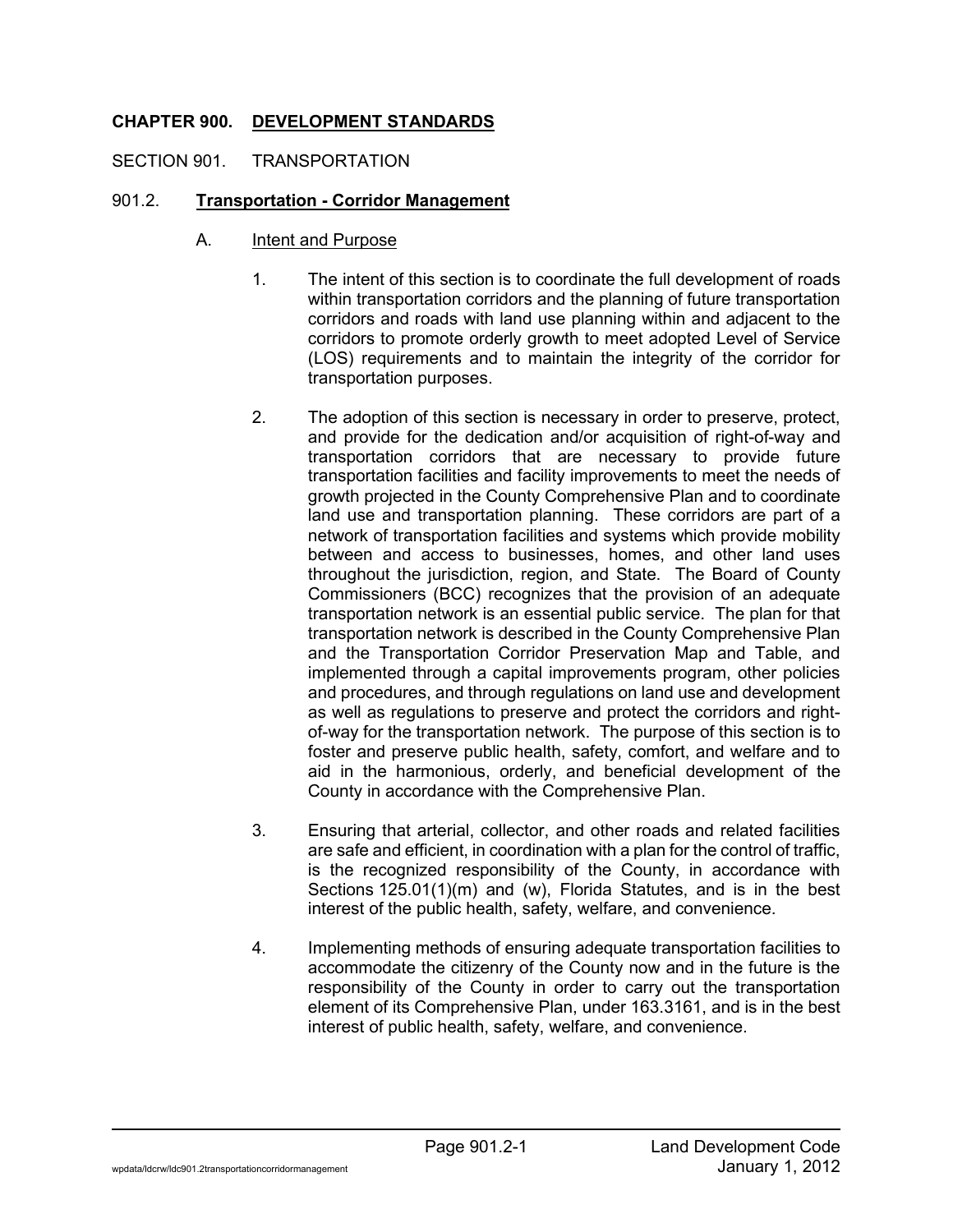- 5. This section imposes special development regulations and procedures on all land located within transportation corridors in order to ensure the availability of land within the transportation corridors to meet the transportation needs of the County as shown in the Comprehensive Plan and the Transportation Corridor Preservation Map and Table, and to promote the public health, safety, welfare, and convenience of the County and its citizens.
- 6. This section is intended to protect transportation corridors from encroachment by structures or other development except under special conditions.

## B. Applicability

- 1. For purposes of jurisdictional applicability, this Section 901.2 shall apply to all development on land where any portion of the development site is within the jurisdiction of the County and shown on the County Transportation Corridor Preservation Map and Table. This section shall apply in a municipality within the County only upon the County and the municipality entering into an interlocal agreement providing for the application of this section, or portions thereof, within the municipality.
- 2. For purposes of geographic applicability, if all or any portion of a proposed development site or expanded development site for which a Section 402.2, 402.3, 402.4, 403.1, 403.2, 403.3, 403.4, or 403.5 development approval or Development Permit/Order is required (which may be collectively referred to as "Section 901.2.B" development approvals or development applications) and is located within a transportation corridor, the provisions of this Section 901.2 shall apply. In addition, the County may apply Section 901.2 to other development permits/orders if all or any portion of the proposed development site or expanded development site is located within a transportation corridor.
- 3. For purposes of timing applicability, Section 901.2 shall apply to Section 901.2.B development approvals, or substantial modification thereof, for which a complete application has been filed or for which a Section 901.2.B approval has expired or been denied, after the effective date of this section, unless the County and the applicant agree to an earlier application date. In addition, the County may apply Section 901.2 to other Development Permits/Orders, or substantial modification thereof, for which a complete application has been filed, or for which the Development Permit or Order has expired or been denied, after the effective date of this section, unless the County and applicant agree to an earlier application date. For section 901.2.B approvals, this section shall govern in the event of a conflict between this section and prior Development Permits/Orders.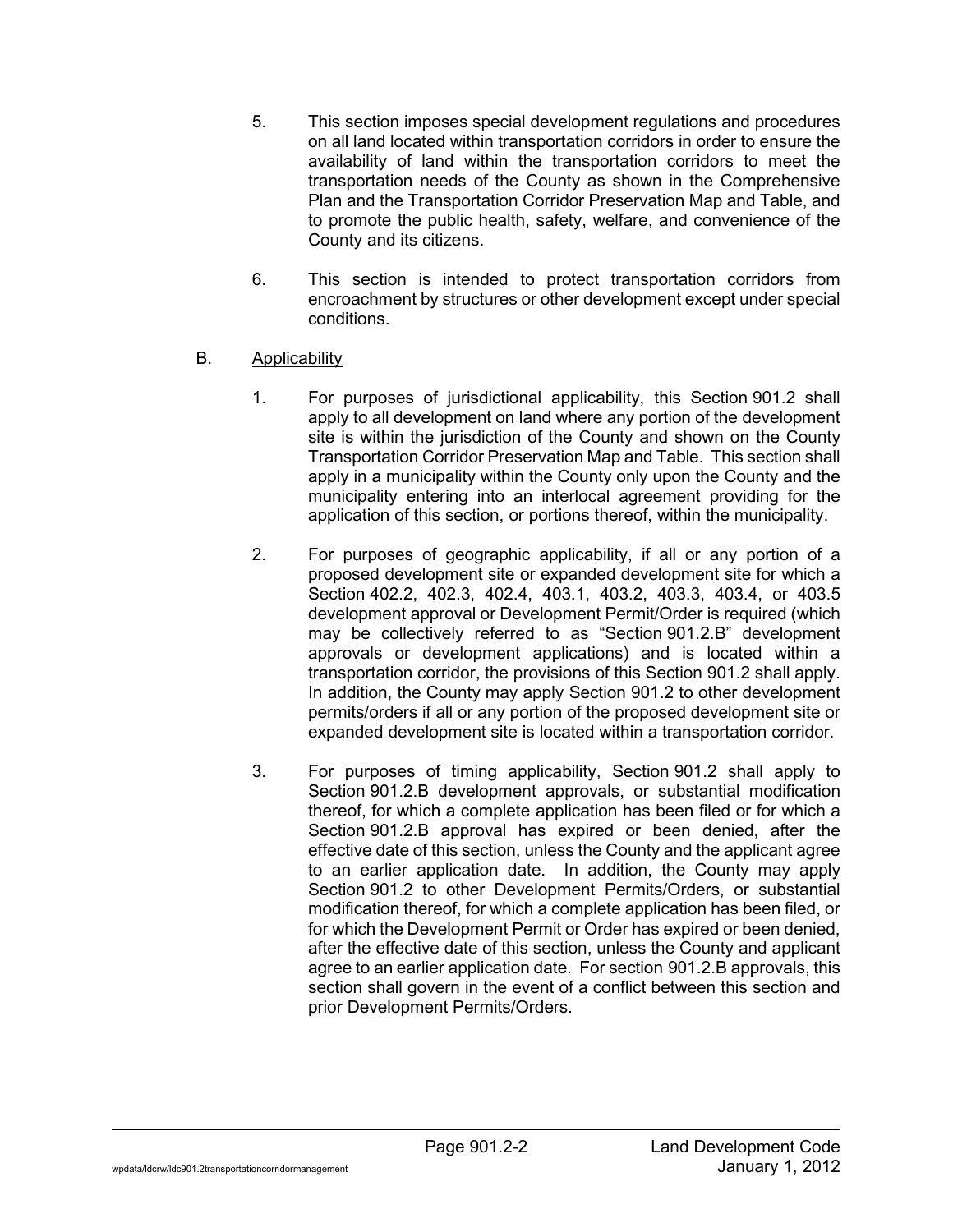# C. Procedures

- 1. As part of the development review process of a Section 901.2.B development application, all applications for development approvals shall show the location of any transportation corridor which is located on any portion of the development site or expanded development site or on any portion of the land which is the subject of the application. All such applications shall be reviewed by the County Administrator or designee to determine whether any portion of the proposed project is within a transportation corridor.
- 2. All Section 901.2.B development approvals shall include findings or conditions addressing the consistency of the proposed project with the transportation corridor.
- D. Definitions
	- 1. The words or phrases used herein shall have the meaning prescribed in the Definitions Appendix, except as otherwise specifically set forth herein.
	- 2. Development site shall mean the total area of the lot, tract, or parcel which is the subject of an application for a Development Permit.
	- 3. Expanded development site shall mean all development, parcels of land, lots, and tracts, including development, parcels of land, lots, and tracts contiguous to or nearby the development site that are (1) developed by the same or a related developer or landowner; or (2) developed as part of the same zoning plan, preliminary plan, preliminary site plan, plat, or other unified or common plan or development, as determined by the County Administrator or designee consistent with the purposes of this section. For the purposes of this definition, a related developer or landowner shall include a partnership in which any of the same persons or entities are partners, and a corporation in which any of the same persons are officers or directors.
	- 4. Interim use shall mean a use of the land in the transportation corridor prior to the date of conveyance of such land to the County for right-ofway, whether such conveyance is by dedication, acquisition, or other means.

# E. Density and Intensity of Development

1. The gross density and intensity of development of a development site and any portion of which is within a transportation corridor shall be the gross density permitted in accordance with the underlying zoning district or Comprehensive Plan Future Land Use Classification, whichever is more restrictive. However, such density and intensity may be transferred from the portion of the development site or expanded development site within a transportation corridor to portions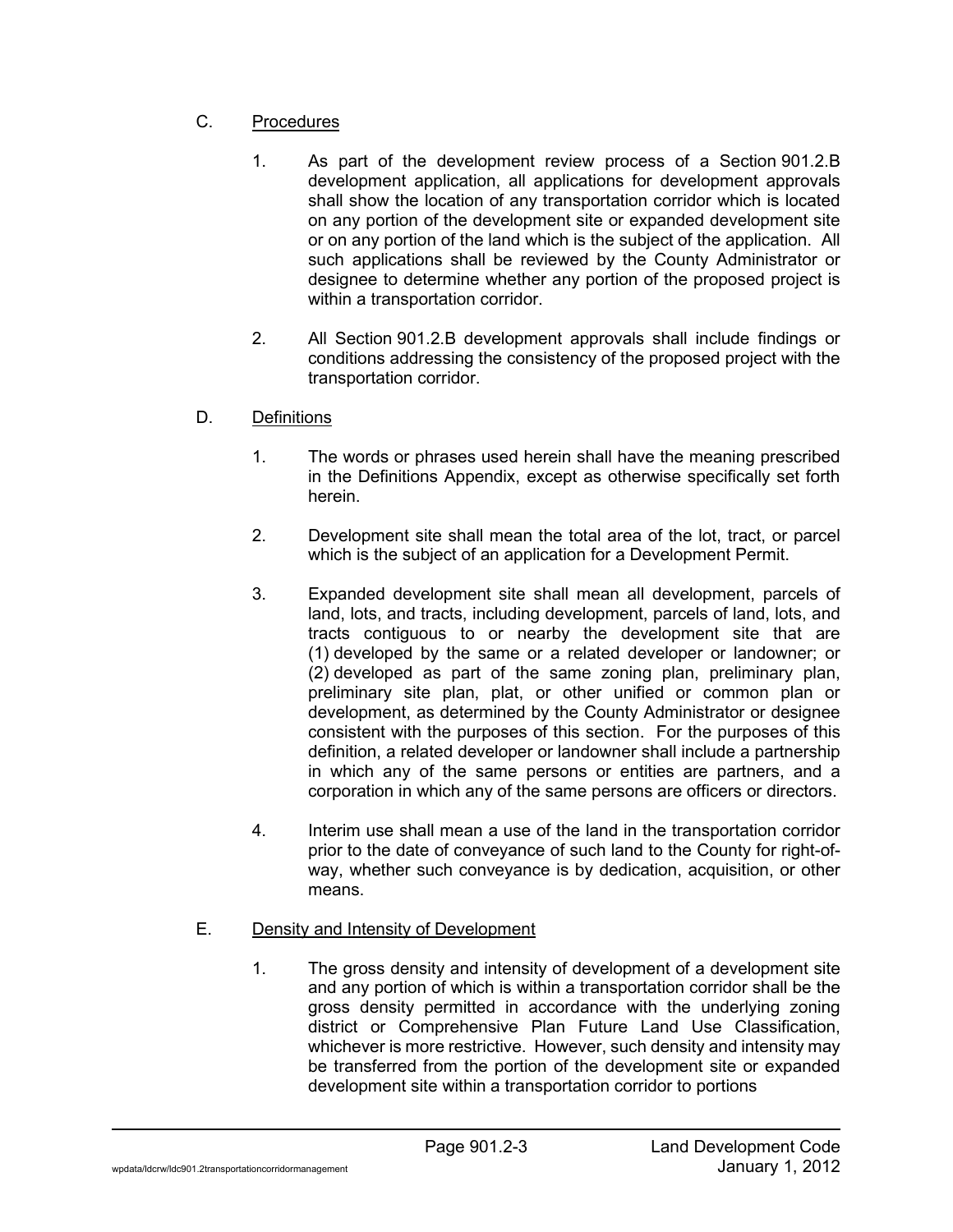of the development site or expanded development site that are located outside of the transportation corridor, either through clustering, density transfer, or through credit for the portion of the site in the transportation corridor in maximum permitted density or intensity calculations (collectively referred to herein as "density transfer"). Subject to limitations in the Comprehensive Plan, density transfers may result in a greater net density on the portion of the development site or expanded development site that is not located within the transportation corridor than would be permitted by the underlying zoning district, but the total gross density of the project site shall in no event exceed the density that would be allowed on the development site or expanded development site had no portion of the development site been located within a transportation corridor. This section is not intended to grant approval to the location of development in environmentally sensitive or otherwise protected lands within the development site or expanded development site. It is intended to allow the density to be used within the development site or expanded development site without additional review procedures beyond the development review that would be required for a development not located in a transportation corridor. All density transfers to an expanded development site that is not part of the Section 901.2.B Development Permit/Order under review shall be evidenced by a recorded document acceptable to the County Attorney's Office that is binding upon the transferor property and transferee property.

- 2. Density transfers, unless permitted by another provision of this Code, shall be limited to the amount of density which would otherwise be permitted to be developed in the transportation corridor. In reviewing an application for development in which density transfers are shown, the Planning Commission (PC), as part of its review of the Section 901.2.B development approval, may require that the configuration of the proposed density transfer be amended if it would further the public interest, protect the environment, or provide a better design.
- 3. If the density transfer would require modification of any other provision of this Land Development Code, including buffers, parking, landscaping, yards, and setbacks between buildings, then, except as set forth in Section 901.2.K.1, a variance from the PC shall be required in accordance with the provisions of Section 407.2 or 901.2.K.3, except that in the case of a variance necessitated by the requirements of Section 901.2, the conditions of Sections 407.2.D.1. a, b, and c, and 901.2.K.3.a shall be deemed to exist.
- F. **Interim Uses** 
	- 1. The uses of land within a transportation corridor shall be only those uses listed in Sections 901.2.F.2 or 901.2.F.3, below, provided that such use would be permitted on the development site by the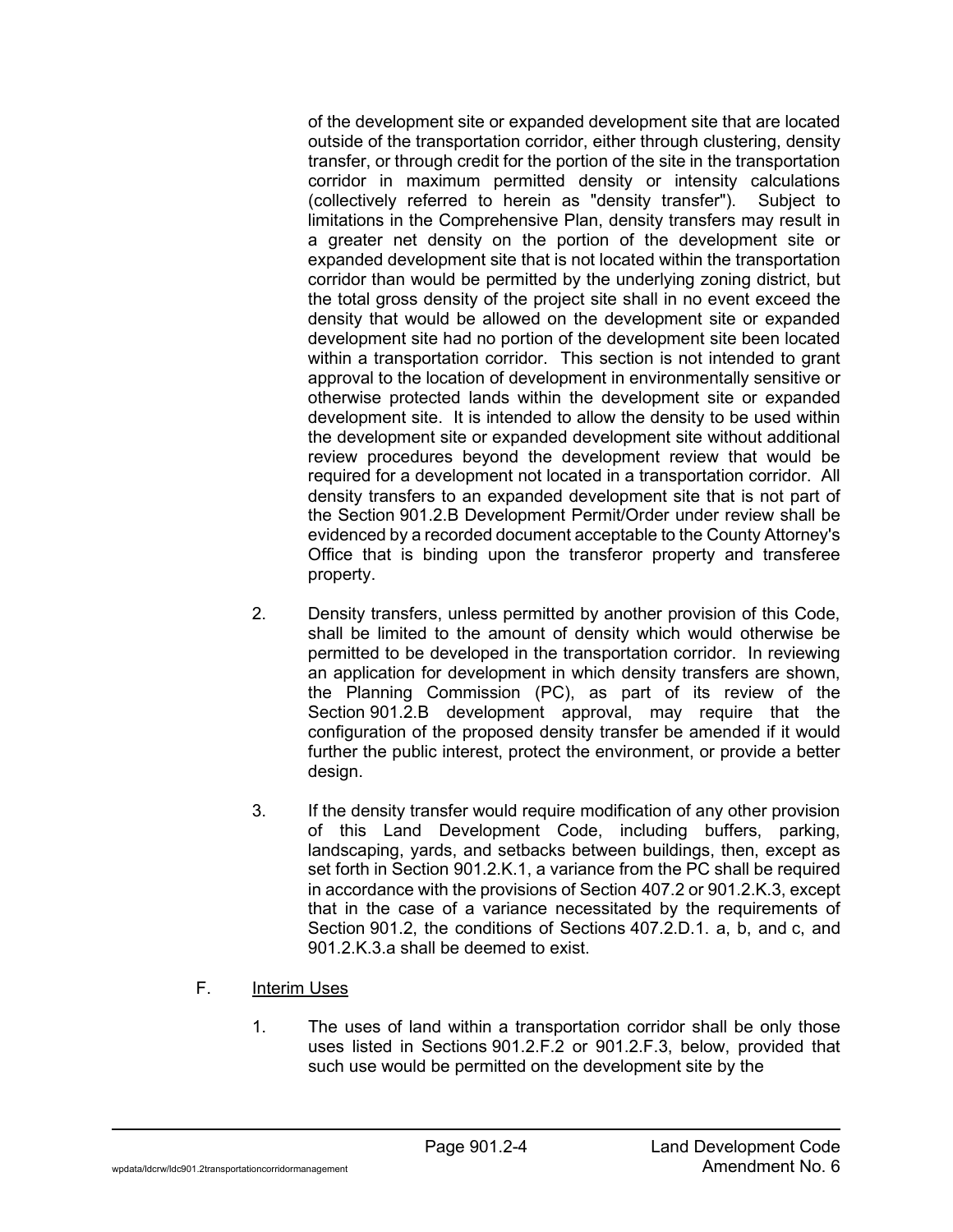underlying zoning district or the Comprehensive Plan, whichever is more restrictive. The purpose of this section is to allow certain uses for a limited period of time within portions of a development site that are located within a transportation corridor in order to permit the property owner to make economic use of the property until such time as the land within the transportation corridor is to be dedicated to or acquired by the County.

- 2. The uses designated in this Section 901.2.F.2 may be allowed on an interim basis.
	- a. Permitted interim uses.
		- (1) Stormwater retention or detention facilities to serve the development.
		- (2) Parking areas to serve the development that cannot be reasonably located elsewhere on the development site.
		- (3) Entry features for the development, such as signage, architectural features, fountains, walls, and the like.
		- (4) Temporary sales or lease offices for the development.
		- (5) Landscaping, if permitted as an alternative standard, provided that a minimum of ten (10) feet of required landscape buffers shall be located outside the transportation corridor.
		- (6) Recreational facilities such as playgrounds, ball fields, outdoor courts, exercise trails, walking paths, bridal paths, and similar outdoor recreational uses, but shall not include any required parks, buffers, or other required open space.
		- (7) Produce stands, produce markets, farmers' markets, and the like.
		- (8) Agricultural uses, such as pasture, crop lands, tree farms, orchards, and the like, but not including stables, dairy barns, poultry houses, and the like.
		- (9) Uses such as boat shows, automobile shows, recreational vehicle shows, "tent" sales, and the like.
		- (10) Periodic events such as festivals, carnivals, community fairs, and the like.
		- (11) Plant nurseries and landscape materials yards, excluding permanent structures.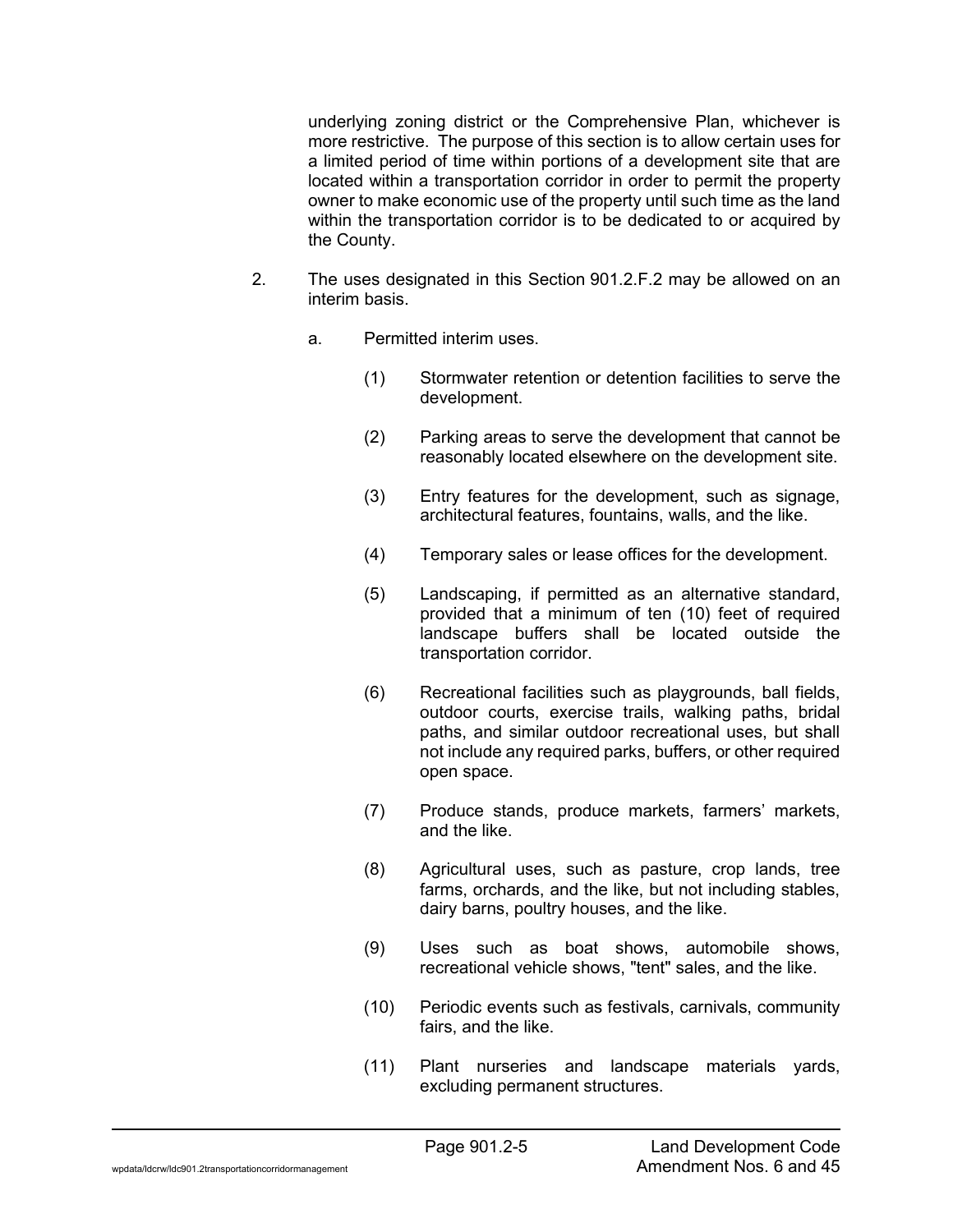- (12) Storage yards for equipment, machinery, and supplies for building and trade contractors, and similar outdoor storage.
- (13) Golf driving ranges.
- (14) Recreational Vehicle or boat storage yards.
- b. The following conditions shall apply to the approval of interim uses specified in Section 901.2.F.2:
	- (1) The applicant agrees to discontinue and remove or relocate, at the applicant's sole expense, the interim uses no later than the beginning of the fiscal year in which monies for acquisition of right-of-way or construction within the affected transportation corridor are first programmed by either the County, in Year One of the County's Five-Year Capital Improvement Plan (CIP) or Capital Improvement Element (CIE), or the Florida Department of Transportation (FDOT) in Year One of the FDOT Five-Year Transportation Improvement Program (the termination date). This agreement shall be evidenced by an affidavit which shall state that the interim uses shall be discontinued no later than the termination date. Such affidavit shall be recorded against the development site in the public records office of the Clerk of the Circuit Court of the County, and a copy of the recorded affidavit shall be provided to the County prior to the issuance of the first Building Permit within the development site. The termination date may be extended by written correspondence from the County or FDOT, as applicable, for a time period not to exceed one (1) year for each extension.
	- (2) Areas for relocation shall be identified on the development plans submitted with the application for development approval and shall be reserved for that purpose. If the relocation would require modification of any other provision of this Land Development Code, including buffers, parking, landscaping, yards, and setbacks, then, except as set forth in Section 901.2.K.1, a variance from the PC shall be required in accordance with the provisions of Section 407.2, except that in the case of a variance necessitated by the requirements of Section 901.2, the conditions of Sections 407.2.D.1.a, b, and c, and 901.2.K.3 shall be deemed to exist.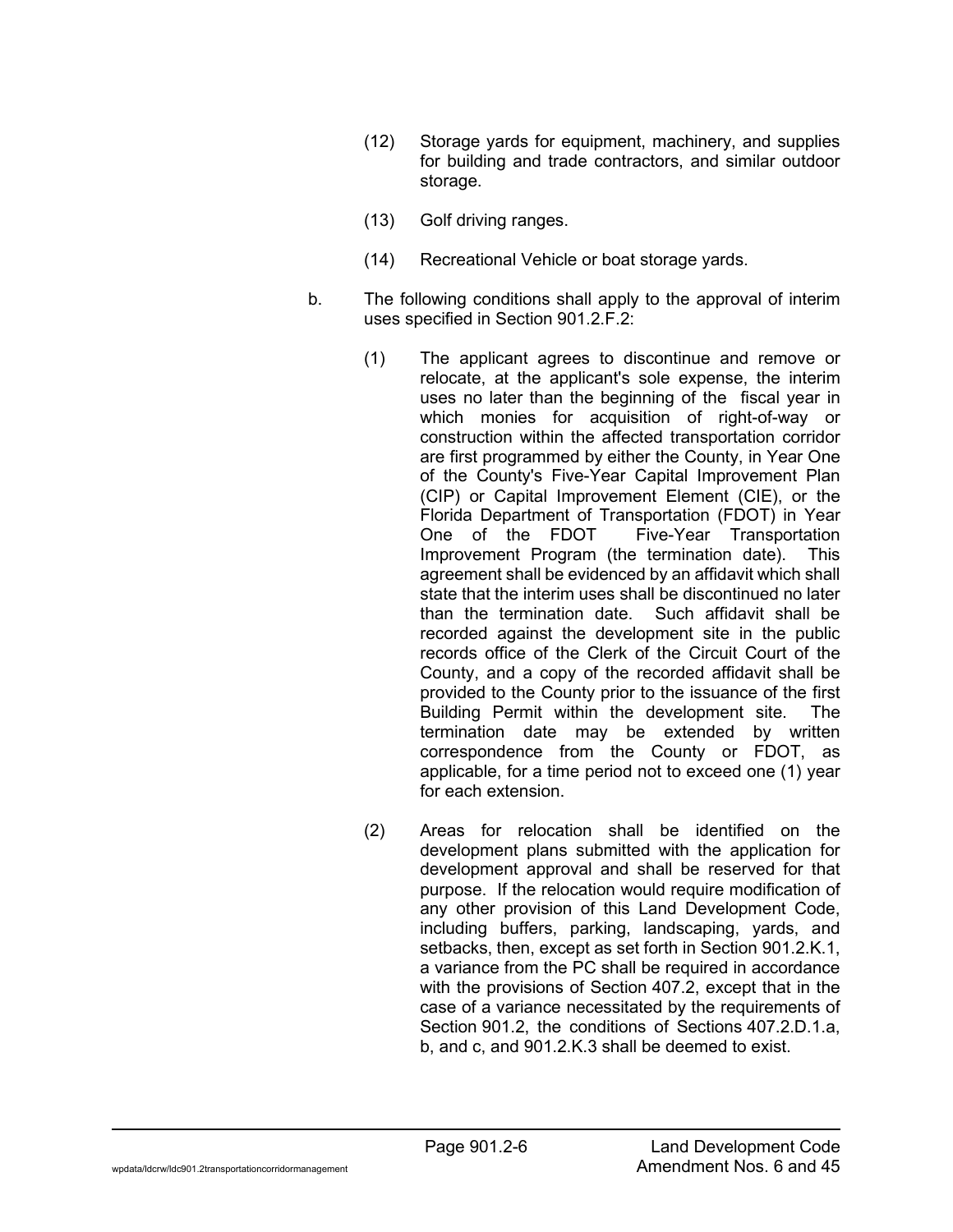- (3) The stormwater retention/detention facility and/or landscaping may, at the discretion of the County or FDOT, be incorporated into the design of the future transportation facility. Should this option be agreed to by the County or FDOT, the developer need not relocate the stormwater-retention/detention facility and/or landscaping, as applicable.
- (4) Buffer yards may be required in order to ensure compatibility of interim uses with other uses adjacent or nearby.
- (5) Interim uses shall meet site design requirements for setbacks for the district.
- (6) Interim uses shall comply with all other applicable provisions of this Code as may be required at the time of approval.
- 3. If the termination date set forth above has already occurred at the time of the Section 901.2.B development approval or Development Permit/Order and the County or the FDOT has not extended the termination date, the property owner shall not be entitled to the interim uses set forth in this section, unless the PC, BCC, or FDOT for State roadways determine that the interim use(s) can coexist with the County's or FDOT's planned improvements in the transportation corridor. If the termination date has already occurred, and not been extended by the County or the FDOT, the provisions of Sections 901.2.E, 901.2.H, or 901.2.I shall continue to apply.
- 4. Interim uses set forth in this section shall not be assessed transportation impact/mobility fees pursuant to this Code, Chapter 1300.
- 5. Interim uses set forth in this section shall, where applicable, be required to obtain Right-of-Way Use Permits in accordance with Section 406.5 and enter into a license and maintenance agreement with the County for such uses.

# G. Site Design Requirements

To protect the full width of the future right-of-way, setbacks on the property which abuts or is located adjacent to a transportation corridor shall be calculated from the edge of the transportation corridor. The size of the setback shall be the setback required by the underlying zoning district.

- H. Right-of-Way Dedication
	- 1. As a condition of approval of a Section 901.2.B development approval or development permit/order, in order to ensure adequate roads for the proposed development so as to meet adopted LOS requirements, and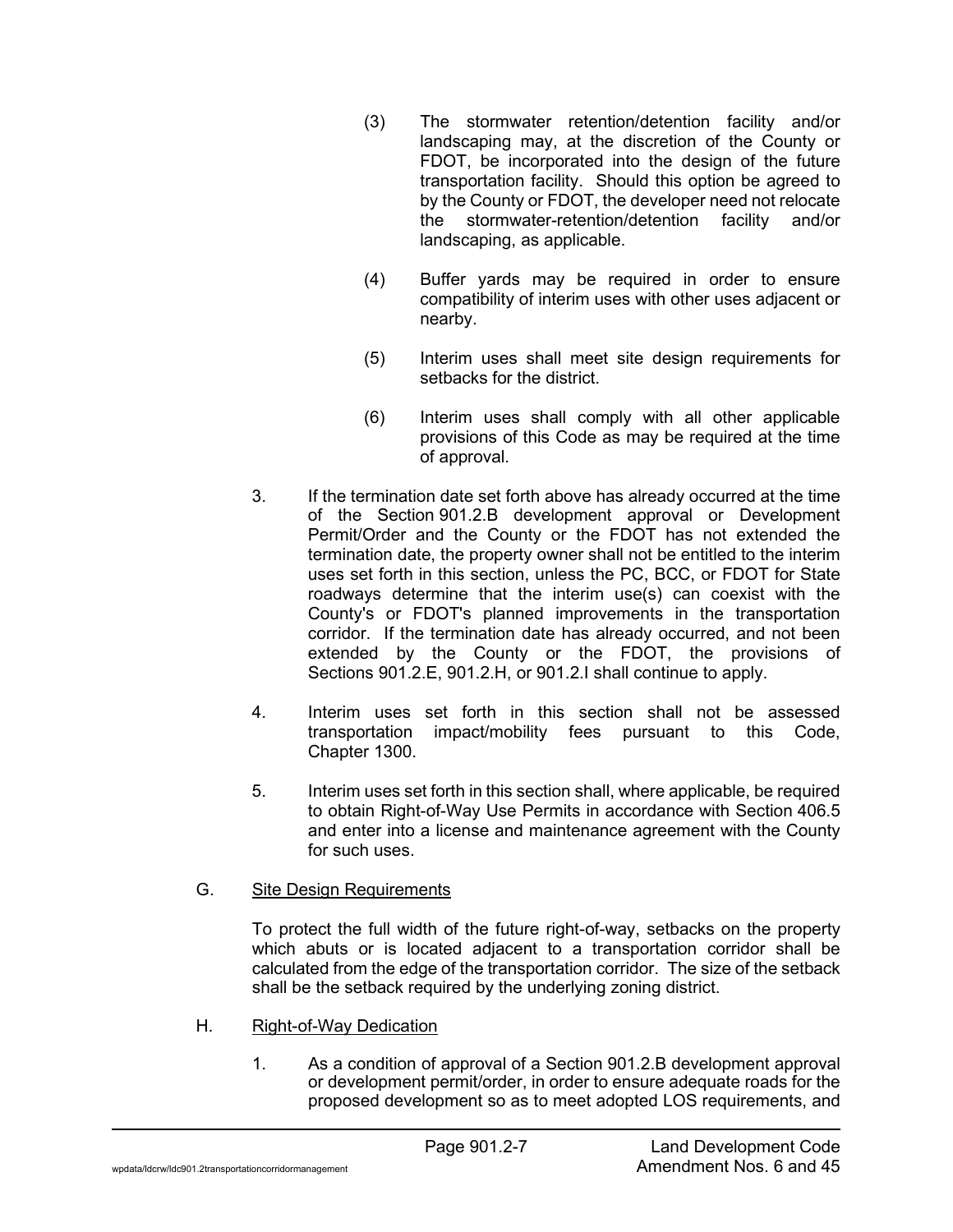to protect the County's transportation system, all applicants for a Section 901.2.B development approval or development permit/order, where any portion of the development site or expanded development site is located within a transportation corridor, shall enter into an agreement with the County, either in the form of a development agreement or as a condition of the development approval or development permit/order, which shall provide for the dedication to the County of lands within the development site or expanded development site which are within the transportation corridor, subject to the provision of Section 901.2.I. Dedication shall be by recordation on the face of the plat, deed, grant of easement, or other method acceptable to the County. All dedications shall occur at record plat, construction plan approval where a record plat is not required, or within ninety (90) days of the County's request, whichever occurs first. All conveyances shall be in accordance with the County Real Estate Division requirements and free and clear of all liens and encumbrances. Land to be dedicated shall be limited to the amount of land needed for the planned transportation improvements (as determined by the Metropolitan Planning Organization and Comprehensive Plan transportation element plans in effect at the time of dedication, or by the County-approved traffic study and collector/arterial spacing and design standards for the development approval or development permit/order if no such plans exist) including, where applicable, land for drainage/retention, wetland and floodplain mitigation, shoulders, frontage roads, sidewalks, bike paths, medians, and other roadwayrelated improvements. If the drainage, wetland, or floodplain mitigation facilities for the roadway or appurtenances will be commingled or combined with drainage, wetland, or floodplain facilities of the developer's project, the developer or another maintenance entity acceptable to the County shall be responsible for operation and maintenance of such facilities; provided, however, the developer or maintenance entity shall convey an easement giving the County and FDOT the right, but not the obligation, to enter onto the developer's property and maintain the facilities. If the drainage, wetland, or floodplain mitigation facilities for the roadway will not be commingled or combined with drainage, wetland, or floodplain facilities of the developer's project, the developer shall convey such facilities and access easements to the County or FDOT, as applicable, and the County or FDOT, as applicable, shall own operate and maintain such facilities subsequent to the expiration of any applicable maintenance guarantee period.

2. Where development of the transportation corridor which is the subject of the development application is not shown in the County's Five-Year CIP or CIE or FDOT's Five-Year Transportation Improvement Program, and development of the road in all or any portion of such transportation corridor is not necessary to mitigate the transportation impacts of the proposed development, the property owner shall be entitled to use the portion of the development site in the transportation corridor in accordance with the provisions of Section 901.2.F.